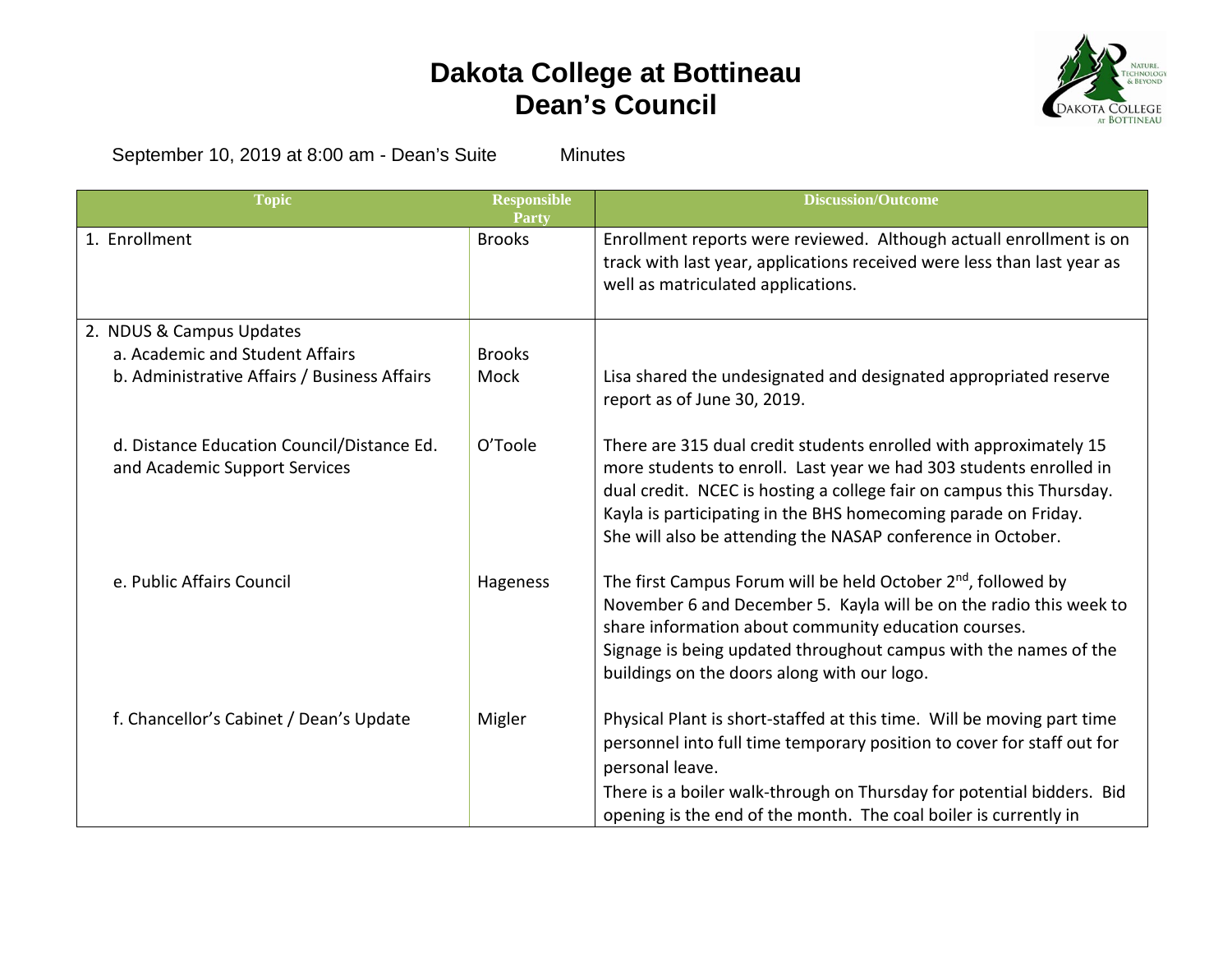## **Dakota College at Bottineau Dean's Council**



| operation. There is asbestos that needs to be removed in the boiler<br>room and in Milligan. Bids will be requested for abatement.<br>Demolition of one of the dorm rooms in Milligan will begin this fall.<br>Unesco is in process of putting energy efficiencies in place. 75% of the<br>changes will involve lighting. There are also air leaks around<br>doors/windows, plumbing fixtures that leak and recalibration on<br>controls that will be completed.<br>Staffing update provided. Wayne Johnson and Mike Getzlaff are<br>temporarily in the AD position. Will be looking for a full time AD<br>combined with other coaching/staff responsibilities. |
|-----------------------------------------------------------------------------------------------------------------------------------------------------------------------------------------------------------------------------------------------------------------------------------------------------------------------------------------------------------------------------------------------------------------------------------------------------------------------------------------------------------------------------------------------------------------------------------------------------------------------------------------------------------------|
| <b>Click Here for Attachments</b>                                                                                                                                                                                                                                                                                                                                                                                                                                                                                                                                                                                                                               |
| Larry provided a Service Animal Policy draft adopted from the MSU                                                                                                                                                                                                                                                                                                                                                                                                                                                                                                                                                                                               |
| policy manual. Upon review it was decided to adopt the policy in the<br>interim.                                                                                                                                                                                                                                                                                                                                                                                                                                                                                                                                                                                |
| Moved by Larry, seconded by Lisa to adopt the Service Animal policy<br>draft as presented until the policy committee has an opportunity to<br>review. Motion carried.                                                                                                                                                                                                                                                                                                                                                                                                                                                                                           |
| Dr. Migler will contact the chair of the committee as they need to<br>review this policy and the Title IX manual update.                                                                                                                                                                                                                                                                                                                                                                                                                                                                                                                                        |
| The Faculty Senate reviewed a section of the Handbook and have<br>adopted edits to the Faculty Evaluations process with Department<br>Chair positions respectively acknowledged.                                                                                                                                                                                                                                                                                                                                                                                                                                                                                |
| A Nondiscrimination Statement has been submitted to Dean's Council<br>for review. Request is to make this a standard statement throughout<br>the Campus.                                                                                                                                                                                                                                                                                                                                                                                                                                                                                                        |
| Migler                                                                                                                                                                                                                                                                                                                                                                                                                                                                                                                                                                                                                                                          |